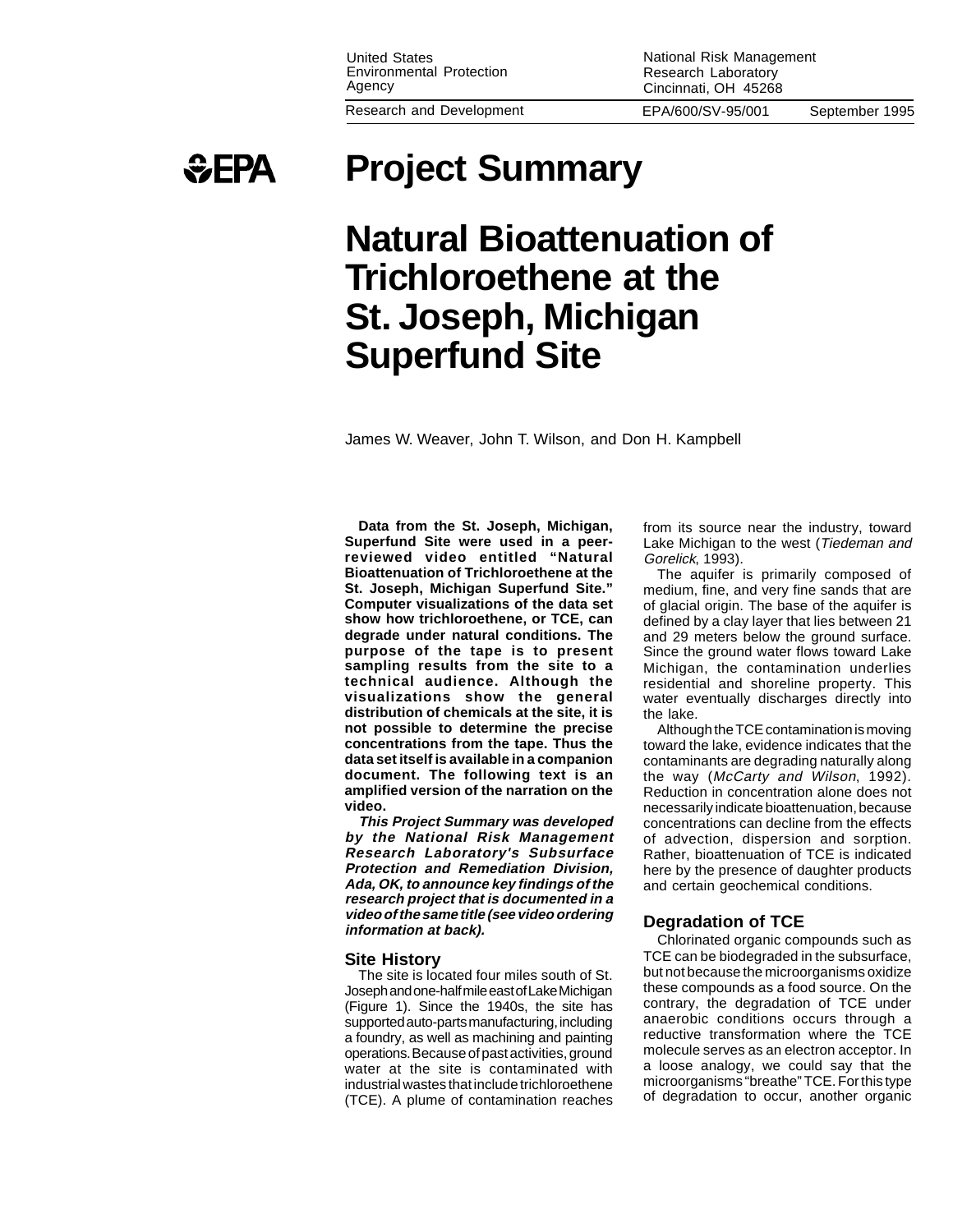

Figure 1. Site plan showing the location of the sampling transects.

compound must be present to serve as an oxidizable carbon source, or "food" for the microorganisms. Under this condition, and in the absence of oxygen, TCE can be transformed through a series of intermediate chemical compounds to ethene. The intermediates are hazardous, and therefore incomplete degradation of TCE is potentially undesirable.

TCE may undergo a reductive transformation in an anaerobic environment. An enzyme or cofactor catalyzes the reduction of TCE (HC<sub>2</sub>Cl<sub>3</sub>), resulting in the loss of one chlorine atom:

$$
H^+ + H C_2 C I_3 = H_2 C_2 C I_2 + C I \tag{1}
$$

Three isomers of dicholoroethene, or DCE  $(H_2C_2Cl_2)$ , can result: 1,1-DCE; cis-1,2 DCE and trans-1,2 DCE. Of these, cis-DCE is usually produced in the greatest abundance. The presence of the DCE isomers is significant, because these chemicals have rarely been used on a large scale for industrial purposes. Therefore their presence is an indication of transformations occurring in the subsurface.

With the loss of another chlorine atom from a DCE isomer, vinyl chloride (H $_{3}$ C<sub>2</sub>Cl) is produced:

$$
H^+ + H_2 C_2 Cl_2 = H_3 C_2 Cl + Cl
$$
 (2)

The production of vinyl chloride is undesirable because it is a known carcinogen. However, ethene, which is not a compound of regulatory concern, can result from the loss of the chlorine atom from the vinyl chloride:

$$
H^+ + H_3 C_2 Cl = H_4 C_2 + Cl \tag{3}
$$

For further information on TCE biodegradation see McCarty and Semprini, 1994, and Semprini et al. 1995.

# **Field Evidence for TCE Bioattenuation**

At a field site, natural bioattenuation of TCE is indicated

• by the presence and degradation of an oxidizable substrate;

- by the absence of oxygen and the presence of strongly reducing conditions (i.e., the abundance of methane);
- by the presence of the intermediate products (the DCE isomers and vinyl chloride); and,
- by the presence of ethene, the end product.

Specific site conditions determine the rate at which the transformations occur and the likelihood of producing a harmless end product. Each site must be evaluated individually for its potential to degrade TCE. There are sites where TCE either does not degrade or is only partially degraded. Thus the results from St. Joseph show the possilbilty of degradation of TCE, but do not indicate that degradation will occur at all sites.

#### **Representation of the Data**

In the visualizations, each data set is displayed as a set of colored cubes that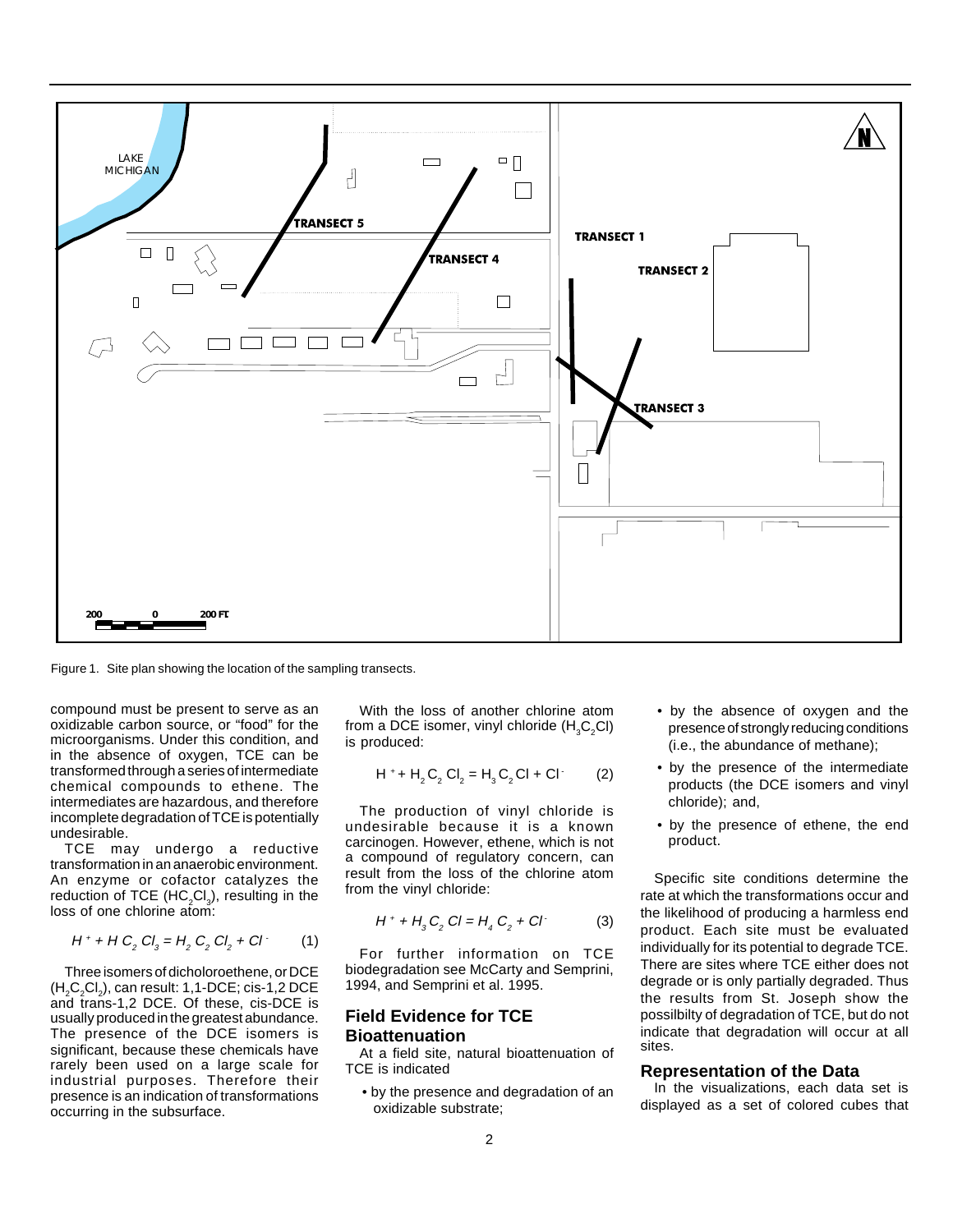surround the borings. Each boring appears as an elongated, colored stack of cubes. This approach was taken so that the data was not smoothed, interpolated, nor extrapolated. The representations of the data, therefore, show the variation in concentration that occurs over small intervals at the site, and the irregularity of the distributions. The top of each set of cubes roughly corresponds to the water table; and the bottom corresponds to the clay layer that forms the base of the aquifer.

Narration on the tape makes it clear that the views have been exaggerated in the vertical direction in order to better illustrate the distribution of the chemicals over the thickness of the aquifer. The lengths of the borings were indicated by noting that each cube in the on-shore borings is 1.5 meters tall, and that the borings contain from five to eleven cubes. Thus the borings represent aquifer thicknesses varying from 7.5 to 16.5 meters. This scale is also noted by the distance (16.5 meters) between the top of the bluff and the shore line. The exaggerated veritcal distances contrast with the distance across the site from the industry's parking lot to the shore of Lake Michigan (730 meters); and the width of the contaminant plume (110 meters). These features of the visualizations indicate that the views emphasize vertical variations in the contaminant distribution. In actuality the contaminant plume is a long and thin object.

The color scale that is used to indicate concentration ranges from blue to red, indicating low to high concentrations, respectively. A logarithmic scale was used to discriminate between concentrations that range over six orders of magnitude.

# **The St. Joseph Data Set**

Data were collected at St. Joseph in sets of borings that form transects across the site. The borings were made with a 1.5 meter long slotted auger from which water samples were taken. A gas chromatograph was used to detect the pollutants as the borings were made. These procedures assured that the transects crossed the entire width of the contaminant plume.

Data were collected from the site in 1991 along transects near the source region, and in 1992 along two transects lying between the source and the lake (Semprini et al., 1994). In August 1994, a set of samples were taken from a barge anchored in Lake Michigan. These samples determined the contaminant concentrations in the ground water immediately before it discharges into the lake.

# **Features of the St. Joseph Data Set**

In the vicinity of the plume, dissolved oxygen is depleted from the ground water, even though the ground water is oxygenrich outside the contaminated zone. The ground water is depleted of oxygen near the bottom of the aquifer. Oxygen at intermediate and high concentrations, from two to ten milligrams per liter, is found in some locations near the water table. The methane data show a pattern that is almost exactly opposite that of the dissolved oxygen. Methane concentrations are highest near the bottom of the aquifer and are lowest near the water table. This distribution shows that the aerobic and anaerobic zones in the aquifer are clearly separated.

At St. Joseph, there is a decrease of COD from the source area to the lake. This is indicative of anaerobic degradation of the oxidizable carbon source, which remains to be specifically identified.

The highest TCE concentration at the site is 89,000 micrograms per liter and is found near the source area. The contaminants tend to move toward the lake in the deeper part of the aquifer, as noted by the absence of TCE near the water table. By the time TCE reaches the lake, however, the concentrations are reduced to levels that are mostly undetectable. There are a few TCE concentrations of one to two micrograms per liter in the lake transect. These concentrations are below the EPA drinking water standard of 5 micrograms per liter.

The pattern of declining concentration as the chemicals flow toward the lake is repeated in both the DCE and vinyl chloride data sets. Dechlorination of TCE usually produces the cis-DCE isomer in the greatest abundance. At St. Joseph, for example, the trans-DCE and the 1,1-DCE concentrations are generally lower than the cis-DCE concentrations by at least a factor of 10. The transformation of TCE to DCE may occur under sulfate reducing conditions and sulfate concentrations should be measured.

The maximum cis-DCE concentration is 128,000 micrograms per liter, occurring near the bottom of the aquifer in the source region. cis-DCE concentrations decline toward the lake and the compound is undetectable in the lake transect. Because the cis-DCE is the dominant isomer at St. Joseph, the transDCE and 1,1-DCE data sets are not shown in the video tape.

The vinyl chloride distribution follows the general pattern of highest concentrations near the bottom of the aquifer and declining concentrations toward the lake. No vinyl chloride concentrations above the drinking water standard of two micrograms per liter were detected from samples taken in the lake.

The presence of ethene is evidence for the complete dechlorination of the TCE. Ethene is present throughout the contaminant plume; its distribution follows the pattern of the other degradation products.

# **Summary**

In summary, the intermediate products of TCE bioattenuation are found in oxygen depleted portions of the aquifer that are also rich in methane. Ethene is found in significant concentration, indicating some of the TCE is degraded to a compound that is not of regulatory concern. The concentrations of TCE and the degradation products significantly decline toward the lake. The off-shore data show that only minute concentrations of these chemicals exist in the ground water that discharges into the lake.

Analysis of data from the St. Joseph, Michigan Superfund site indicates that natural bioattenuation of TCE is occurring as the contaminants flow toward Lake Michigan. Depletion of oxygen, the presence of methane and the appearance of degradation products indicate that the reduction in TCE concentrations is not solely due to volatilization or dilution. Rather, they are indicative of microbial processes helping to reduce the contaminant concentrations below EPA drinking water standards before the water is discharged into Lake Michigan. Continued monitoring of the site is necessary to demonstrate that contaminant levels remain below accepted standards and that the flux of chemicals into the lake remains low.

#### **REFERENCES**

McCarty, P.L. and L. Semprini, Groundwater treatment for chlorinated solvents, Handbook of Bioremediation, Norris et al., pp 5-1 to 5-30, 1994.

McCarty, P.L. and J.T. Wilson, Natural anaerobic treatment of a TCE plume St. Joseph, Michigan NPL site, Bioremediation of Hazardous Wastes, US EPA, EPA/600/ R-92/126, 47-50, 1992.